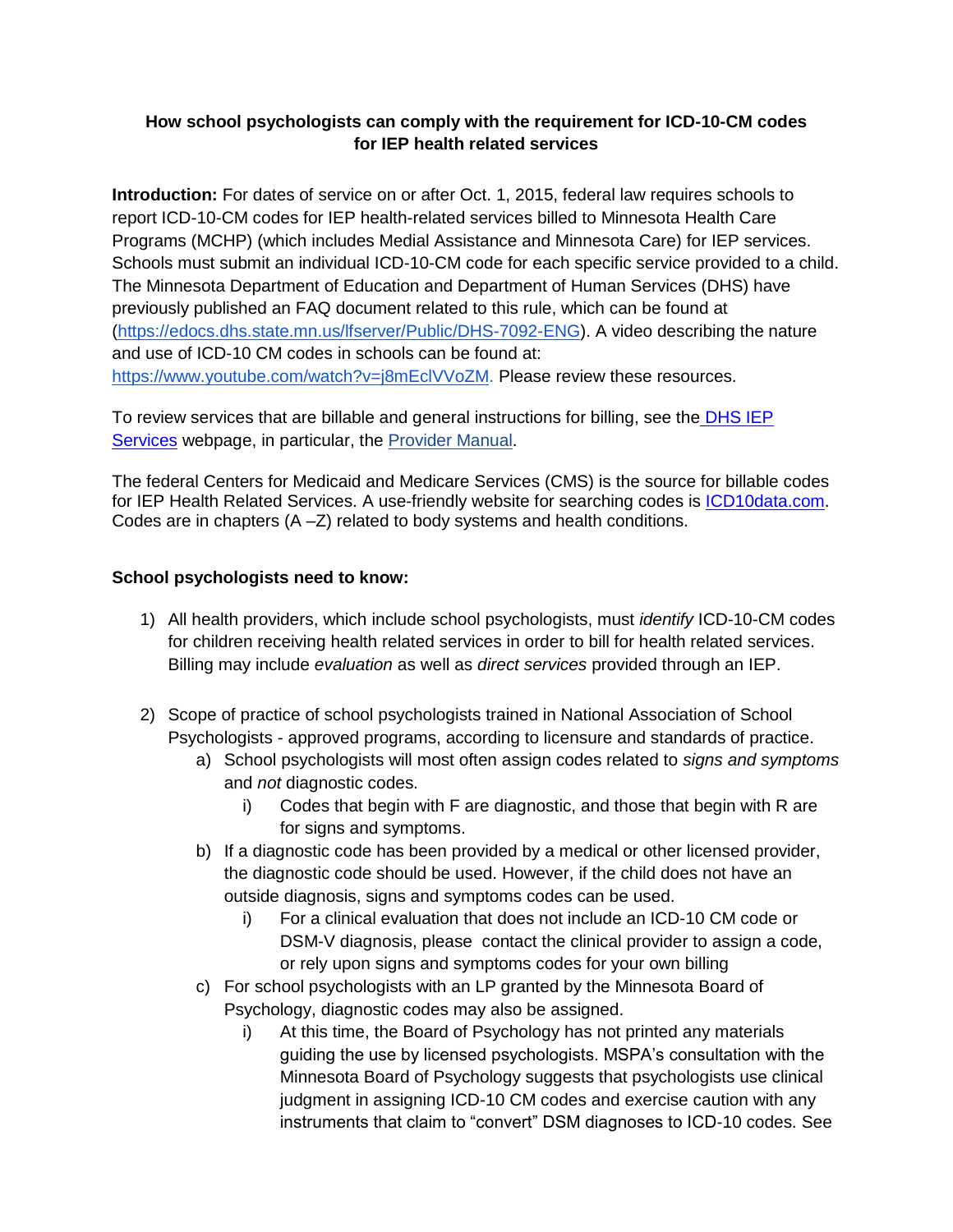an explanation at this link: [A Brief Guide to Using DSM-5 in the Transition](https://www.psychiatry.org/psychiatrists/practice/dsm/icd-10) [to ICD-10.](https://www.psychiatry.org/psychiatrists/practice/dsm/icd-10)

- ii) School psychologists with an LP credential should use professional judgment and refer to the terms of their contract to determine whether it is within the scope of their work as school psychologists to provide clinical diagnoses with ICD-10 CM codes.
- d) Some diagnostic codes are very broad and do not explain the needs of the child the school will address – Autism is an example. The diagnostic code is listed first and a more specific code is added – either another diagnostic code or signs/symptoms code. For example, one child with Autism may need instruction and support with attention and concentration and another child may need assistance due to acting-out behavior.
- 3) A list of commonly used ICD-10-CM codes for health conditions most often addressed by the professionals in MSPA is provided on the next page.